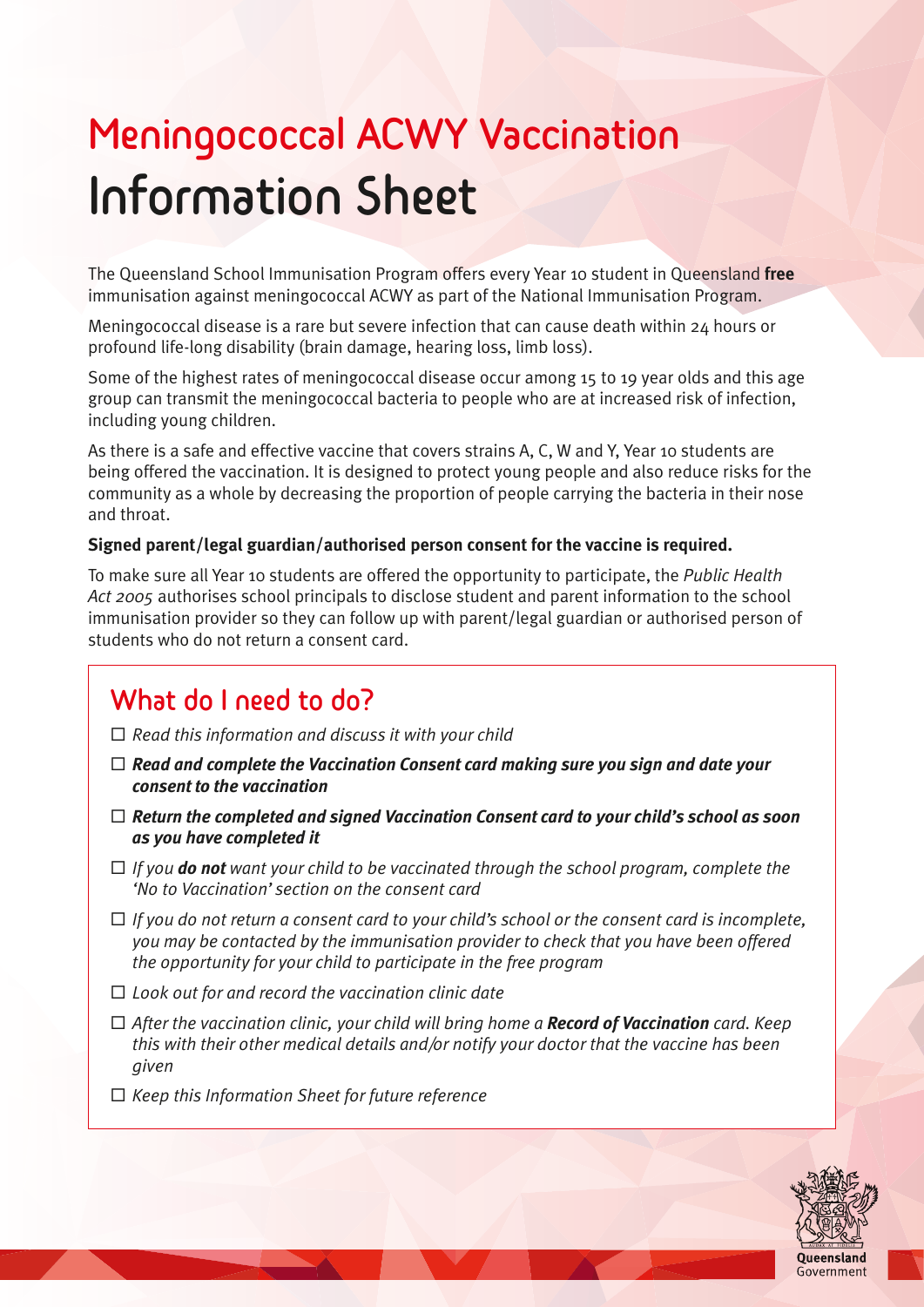# **Frequently Asked Questions**

# **Do I need to sign the consent card for my child to be vaccinated?**

**YES.** *A completed consent card signed by a parent/legal guardian/authorised person MUST be returned to school for a child to be vaccinated.* After both the student and parent/legal guardian or authorised person have read this information sheet, please complete the consent card, sign 'Yes' to vaccination in the consent section and return the card to school.

### **What if I don't want my child to be vaccinated through the School Immunisation Program?**

If you do not want your child to be vaccinated through the school program, complete and sign the 'No to vaccination' section of the consent card, indicate why your child is not receiving the vaccination and return the consent card to the school.

### **What happens if I don't return the consent card?**

Your child will not be vaccinated without a completed and signed consent card.

If you don't sign and return the consent card, you may be contacted by your school's immunisation provider to check that you have been offered the opportunity for your child to be vaccinated. The *Public Health Act 2005* authorises the school principal to provide your contact details to the school immunisation provider so they can follow up with the parent/ legal guardian or authorised person of students who don't return a consent card.

### **Can I withdraw my consent?**

Yes. Contact your school's immunisation provider in writing if you would like to withdraw consent at any stage, including if your child's health status changes significantly, or if you are no longer the legal guardian. **Please call 13 HEALTH (13 43 25 84) to obtain the contact details for this provider**.

#### **What can I do if my child can't be vaccinated at school or misses a dose at the school clinic?**

- Your child can attend a catch-up session if offered by the school immunisation provider, OR
- You can take your child to your doctor or community immunisation clinic.

If you decide to take your child to your doctor, the vaccine will be free, however a doctor's consultation fee may apply.

#### **Please note:**

The *Child Protection Act 1999 (Section 97)* authorises delegated officers to make immunisation arrangements for **children and young people in the custody or guardianship** of Child Safety Services. Additionally, **carers of children and young people under the guardianship** of Child Safety Services are authorised to make immunisation arrangements for children and young people in out of home care.

A copy of their *Authority to Care* form **must be provided** with the consent to vaccination. Please see the *Child Safety Practice Manual* for further information at [www.csyw.qld.gov.](http://www.csyw.qld.gov.au/childsafety/child-safety-practice-manual) [au/childsafety/child-safety-practice-manual](http://www.csyw.qld.gov.au/childsafety/child-safety-practice-manual)

#### **What should my child do on the day of vaccination?** *On the day of vaccination, your child should have an adequate breakfast. Please remind your child to bring the Record of Vaccination card home to you for your records.*

#### **Will I receive a record of the vaccinations?**

Yes. Your child will be given a **Record of Vaccination** card for the vaccination. Advise your doctor that the vaccination has been given the next time you visit. Please keep this card in a safe place for future reference. This information will also be directly provided to the Australian Immunisation Register (AIR).

#### **What should I do if a reaction occurs after vaccination?**

- 1. If your child complains of tenderness at the injection site, put a cold damp cloth on the area to relieve the pain.
- 2. Only give paracetamol (as per directions) if pain and fever are present.
- 3. If your child has an unexpected reaction that you are concerned about please contact your doctor or seek medical attention.

#### **Will my child's vaccination details be kept private?**

The *Information Privacy Act 2009* sets out the rules for collection and handling of personal information contained in the School Immunisation Program vaccination consent card.

As part of participation in the School Immunisation Program, Queensland Health collects details such as the student's name, contact information, Medicare number and relevant health information. Contact details for the parent/legal guardian or authorised person of the student are also collected.

This information is needed to correctly deliver vaccinations and to record vaccination details on the Australian Immunisation Register (AIR). This information may be used by Queensland Health for recall, reminders, clinical follow up, or disease prevention, control and monitoring.

Your information will not be accessed by or given to any other person or organisation without your permission unless permitted or required by law.

For information about how Queensland Health protects your personal information, or to learn about your right to access your own personal information, please see our website at **[www.health.qld.gov.au/system-governance/records-privacy/](http://www.health.qld.gov.au/system-governance/records-privacy/health-personal) [health-personal](http://www.health.qld.gov.au/system-governance/records-privacy/health-personal)**

### **Where can I get more information?** ¨ Call **13 HEALTH (13 43 25 84)**

- $\square$  Contact your doctor
- $\square$  Visit Queensland Health's Immunisation website: **[www.health.qld.gov.au/immunisation](http://www.health.qld.gov.au/immunisation)**
- $\square$  Visit the Australian Immunisation website: **[www.health.gov.au/health-topics/immunisation](http://www.health.gov.au/health-topics/immunisation)**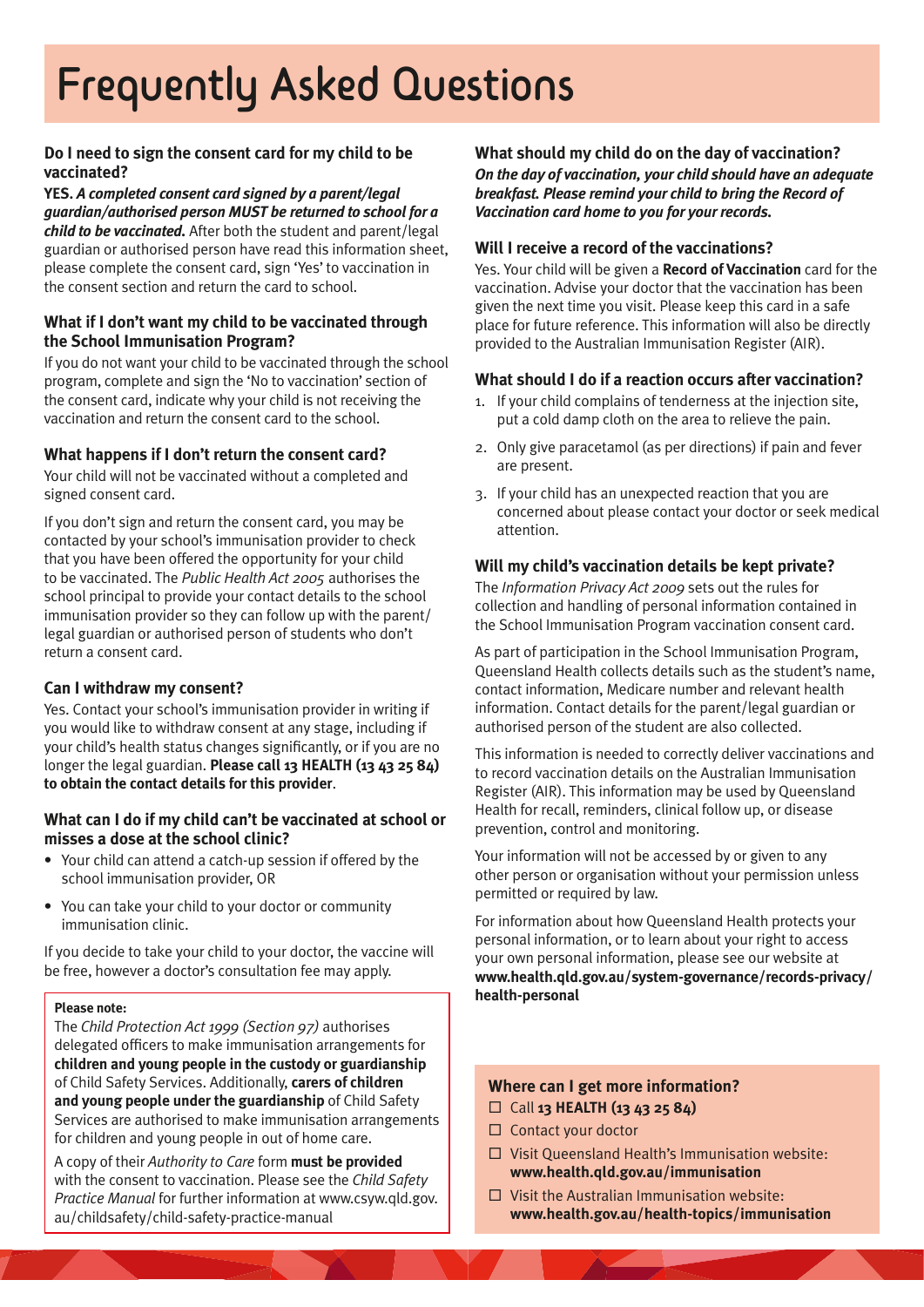# **Meningococcal Disease**

| <b>About</b>                              | Meningococcal disease is a rare but severe infection that occurs when meningococcal bacteria<br>invade the body from the nose or throat.                                                                                                                                                                                                                                                                                                                          |
|-------------------------------------------|-------------------------------------------------------------------------------------------------------------------------------------------------------------------------------------------------------------------------------------------------------------------------------------------------------------------------------------------------------------------------------------------------------------------------------------------------------------------|
|                                           | Meningococcal bacteria are carried in the nose and throat of a small proportion of healthy<br>people (about 10%) and are spread through close prolonged contact. The bacteria are more<br>commonly found in teenagers and young adults. There are a number of different strains of<br>meningococcal bacteria. Worldwide, the main strains that cause meningococcal disease are<br>A, B, C, W and Y.                                                               |
|                                           | Most people with meningococcal infection fully recover, but some people who survive can<br>develop long-term health complications including limb deformity, skin scarring, deafness<br>and possible loss of brain function. Meningococcal W disease has a higher death rate than<br>meningococcal C and meningococcal B infections and may be fatal in about 1 in 10 cases.                                                                                       |
| How is it spread?                         | It is not easy to catch meningococcal disease. While the bacteria can be spread via droplets<br>from the nose or throat during coughing and sneezing, close and prolonged contact with<br>a person who has the bacteria in their nose or throat is usually needed for the bacteria to<br>spread. As meningococcal bacteria cannot live long outside of the body, the infection can not<br>be picked up from water supplies, swimming pools, bed linen or pillows. |
|                                           | After exposure to the bacteria, it usually takes from three to four days to become ill, although<br>sometimes it can be as little as one day or as long as 10 days.                                                                                                                                                                                                                                                                                               |
| <b>Symptoms</b>                           | Meningococcal disease occurs in two main forms (or a combination of these two forms):                                                                                                                                                                                                                                                                                                                                                                             |
|                                           | • meningococcal meningitis - when the bacteria infect the lining around the brain and spinal<br>cord                                                                                                                                                                                                                                                                                                                                                              |
|                                           | • meningococcal septicaemia - when the bacteria invade the bloodstream and cause blood<br>poisoning.                                                                                                                                                                                                                                                                                                                                                              |
|                                           | In older children and adults, symptoms of meningitis can include headache, fever, vomiting,<br>neck stiffness, drowsiness and confusion, and discomfort looking at bright lights.                                                                                                                                                                                                                                                                                 |
|                                           | There may also be a rash, particularly with meningococcal meningitis where there is often a<br>characteristic purplish-red rash which does not fade under pressure.                                                                                                                                                                                                                                                                                               |
|                                           | If anyone has the above symptoms, seek urgent medical attention. Early treatment can<br>sometimes prevent serious complications.                                                                                                                                                                                                                                                                                                                                  |
| <b>Complications</b>                      | Meningococcal infections can progress rapidly to serious disease or death in previously<br>healthy persons and long term effects may include limb deformity, skin scarring, deafness or<br>loss of brain function.                                                                                                                                                                                                                                                |
| <b>Vaccination can prevent</b><br>disease | Some types of meningococcal disease can be prevented with immunisation and these include<br>meningococcal A, B, C, W, and Y.                                                                                                                                                                                                                                                                                                                                      |
|                                           | There is no single vaccine that provides protection against all strains of meningococcal<br>disease.                                                                                                                                                                                                                                                                                                                                                              |
|                                           | This School Immunisation Program is offering free meningococcal ACWY vaccination to all Year<br>10 students. This vaccine does not include protection against the meningococcal B strain.                                                                                                                                                                                                                                                                         |
|                                           | Free meningococcal ACWY vaccine is also available for 15 to 19 year olds from your GP.                                                                                                                                                                                                                                                                                                                                                                            |
| <b>How many doses?</b>                    | One dose of meningococcal ACWY vaccine is required.                                                                                                                                                                                                                                                                                                                                                                                                               |